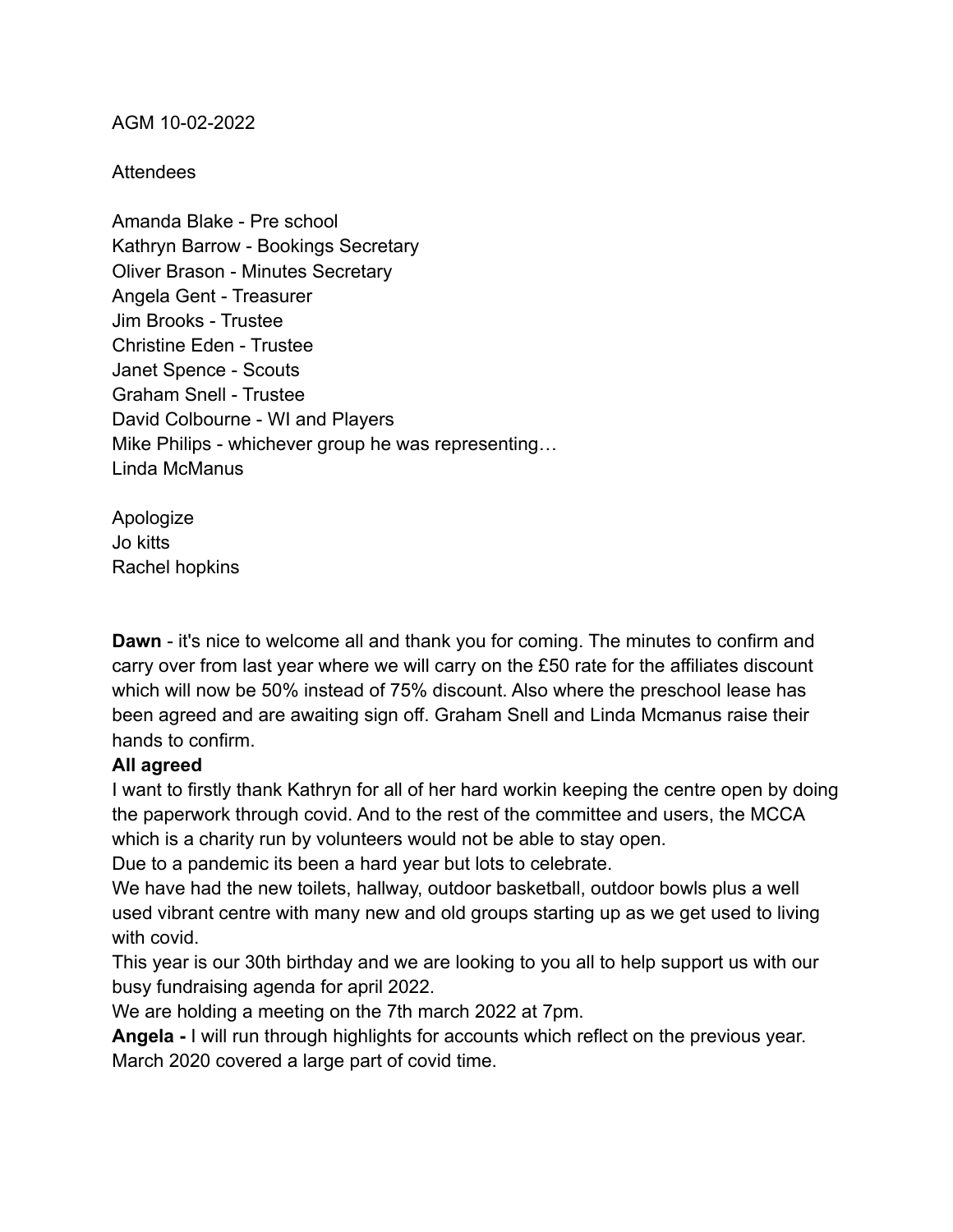We had essential bookings in, which were kids classes, educational etc, but largely we were closed, however we did receive grants through the year which helped us with getting the toilets done.

The price structure is changed and with a 50% discount now instead of the 75% with the £50 fee still at the beginning of the year but that wasn't paid last year because of covid. Overall we were 15% down year to year which is great given we had a year of covid and what we paid out into the centre.

Receipts - 33k against 38k

Income wasnt decreased dramatically we had a fundraiser for the outside boules tournament day, covid rules permitting, which raised £1,100, this is thanks to bingbong services who did our toilets as they helped raise a great amount of money on the day. We also had groups which continued to run. We started the farmers markets and pre school of course continued to run. We continued to use local facilities like the library. We of course have managed to agree a new lease with preschool and can i take the time to thank preschool for their continued efforts through covid. We received donations from the parish council, sustainable marshfield avon and somerset police, SMB and WI. We do have anticipated gas increases in the future. We kept our cleaner through covid so we could keep the centre clean, even when closed. Water rates went up due to the jet washing of the centre and the use for the house built next door, this will be paid into this year's accounts. Business rates will also be deferred to this year, they are still to be paid. We had a new broadband installation of £80 to get better broadband into the centre thanks to windhager also for this. We also had bookings secretary through last year to take into account.

We spent 37,000 on improvements last year. Thank you to the committee for releasing 8,950 to complete the toilets.

Angela to send accounts information of complete breakdown but the long term policy states we reserve 60% annual expenditure to be kept in account.

Graham - what is the regular cost of expenditure - how much do we spend - i'd guess £30,000.

How much do we need to keep in the account.

Angela - we spent £17,500 on a normal year so I think we could budget for £20,000

Graham - so we cant fall below £12,000 which would be 60% of the £20,000. So how much is the building reserve and general reserve?